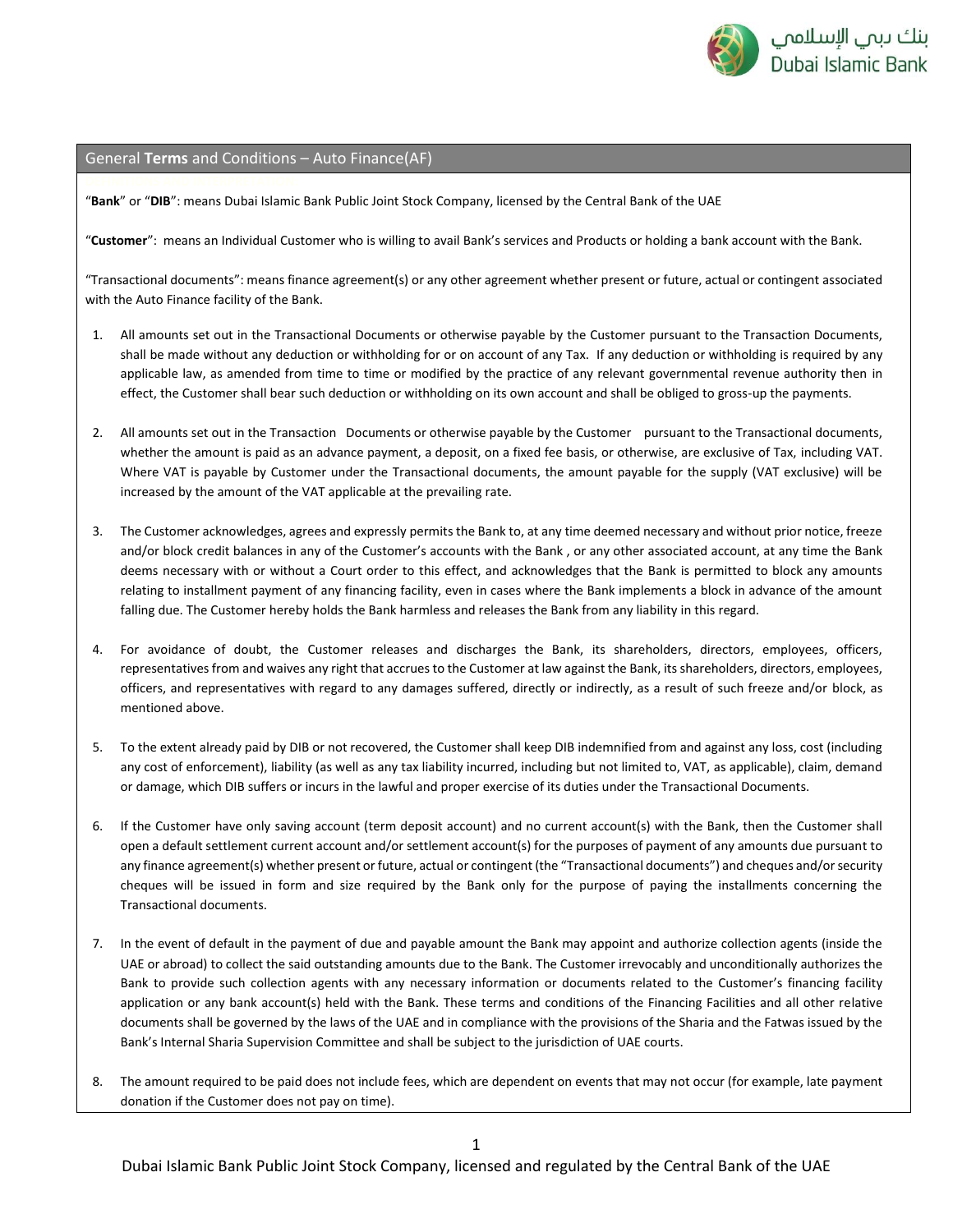

General **Terms** and Conditions – Auto Finance(AF)

- 9. The Customer shall be solely responsible for consequences in the event of a his/her failure to meet the Bank's terms and conditions as referring in the Warning and Disclosure Section 2 below.
- 10. The Customer shall be solely responsible for the correctness of the information and data that are provided to make the Key Fact Statement attached with this document.
- 11. The Bank may refuse to execute any requests, instructions or services requested by the Customer if the Customer fails to comply with the necessary procedures; or if the information or data are incorrect or are in violation of the law applicable in the United Arab Emirates.
- 12. The Bank shall reserve the right to change and modify these terms and conditions or the services and products offers as required by the UAE laws or by the regulations of Central Bank of UAE or by Bank policy. Such changes shall be notified to the Customer with a minimum period of 60 calendar days before the date of change.
- 13. Dubai Islamic Bank (DIB) has a strict policy of keeping Customer information secret and secure.
- 14. If the finance is approved, Dubai Islamic Bank (DIB) will provide the Customer with a copy of the finance agreement to read and with appropriate time to review before signing it.
- 15. The Customer is eligible for a Cooling-off period of maximum of 5 days. The Customer can cancel or change the application during the Cooling-Off period. In this case, the Bank will charge due diligence and processing fee as per the Schedule of Charges set out in the Bank website [\(www.dib.ae/af](http://www.dib.ae/terms-and-conditions) ).
- 16. . The Customer can waive the Cooling-off period and avail the finance immediately post the Bank's approval.
- 17. Full version of these terms and conditions is available on the website at the followin[g www.dib.ae/af](http://www.dib.ae/af)
- 18. Governing Law and Jurisdiction of court: The finance facility agreement(s) and other terms and conditions shall be governed by the UAE federal laws as applied by the competent courts of the UAE to the extent these laws do not conflict with the principles of Sharia, in which case the principles of Sharia shall prevail.
- 19. The Bank undertakes to provide the Customer free asset statement (electronic or paper)
- 20. This product is determined to be Sharia compliant. For Further details, please visit DIB's website [www.dib.ae.](http://www.dib.ae/)
- 21. Below are the different ways to reach the Bank;

## **For Complaints**

- o **Phone Bankin[g \(+971 4 6092222\)](tel:0097146092222)**
- o **E-mail[: Contactus@dib.ae](mailto:Contactus@dib.ae)**
- **The Bank will acknowledge the Customer' complaint within 2 business days and strive to respond to your complaint within an estimated average of 5 business days.**

## **For Collections related matters**

- o **Phone Bankin[g \(+971 4 5032400\)](tel:0097146092222)**
- o **E-mail: Collections.Suppor[t@dib.ae](mailto:Contactus@dib.ae)**
- 22. The Customer is availing this Auto Finance facility based on the offer provided by the Bank under the Murabaha based structure. In case the Customer intends to early pre-settle (full or partial pre-settlement) the facility before making the full final installment date payment to the Bank, the Bank, at its own discretion and as per the Central Bank of UAE guidelines, may offer the Customer a rebate on the outstanding profit component of the amount due to the Bank.